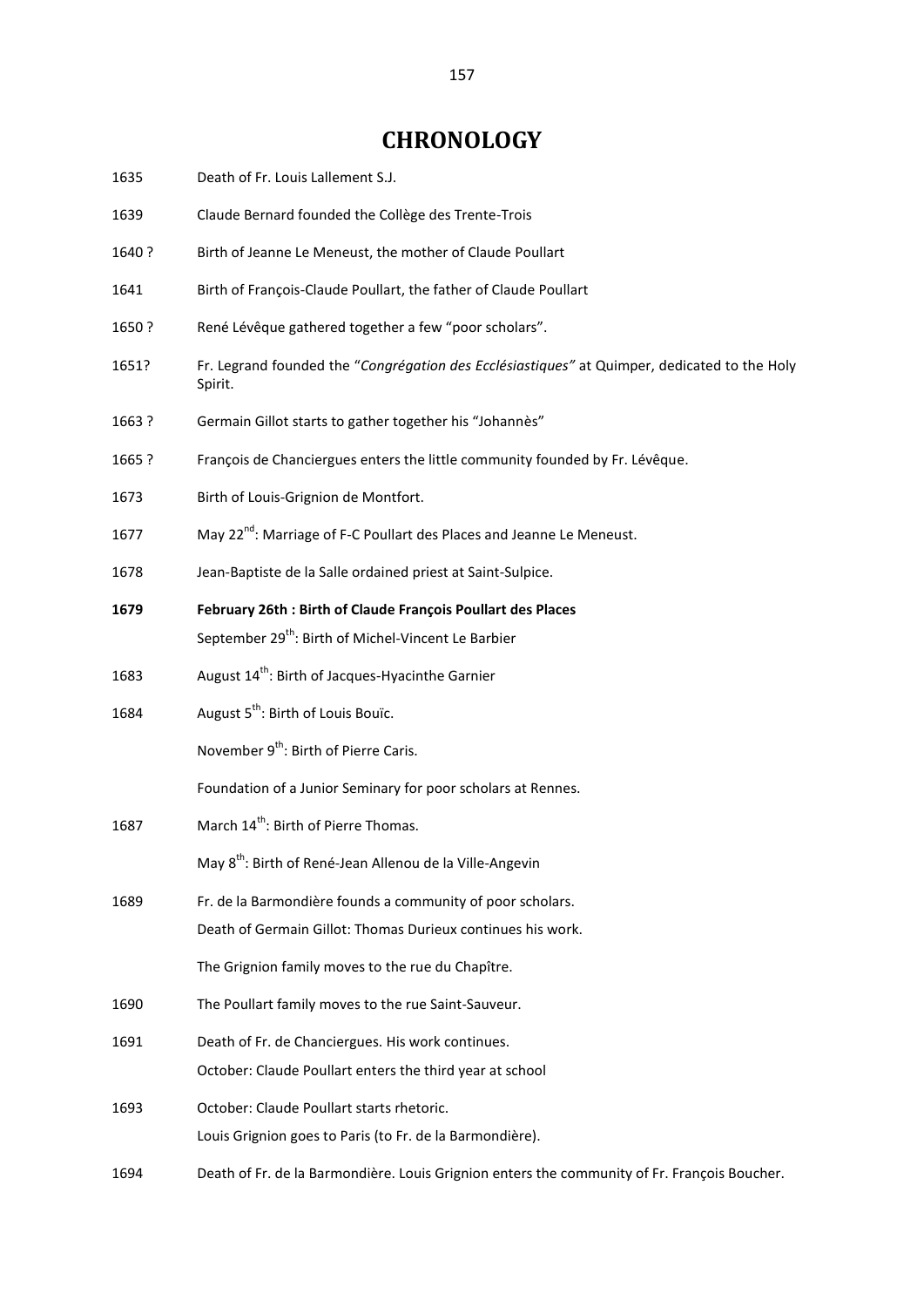|      | Fr. Champion publishes the "Doctrine Spirituelle" of Fr. Lallement.                                                                 |
|------|-------------------------------------------------------------------------------------------------------------------------------------|
|      | October: Claude Poullart enters the College of Caen. Birth of Voltaire.                                                             |
| 1695 | Claude Poullart begins philosophy at Rennes.                                                                                        |
| 1696 | Death of La Bruyère and Mme. de Sévigné.                                                                                            |
| 1697 | Grand Act, dedicated to the city of Toulouse by Claude Poullart                                                                     |
|      | October: Departure of Claude Poullart for Nantes. The affair of Le Huédez.                                                          |
|      | Fr. Bellier appointed director of the Junior Seminary of Rennes.                                                                    |
| 1698 | June. The Poullart family moves to the rue de le Cordonnerie.                                                                       |
|      | The Eudists take over the running of the junior seminary.                                                                           |
| 1700 | June 5 <sup>th</sup> : Louis Grignion de Montfort ordained priest.                                                                  |
|      | Claude Poullart is awarded a degree in law. The affair of the robe                                                                  |
| 1701 | Publication of the pamphlet of Alloth du Doranlo : "La meilleur éducation à donner aux clercs"                                      |
|      | Claude Poullart's retreat at Rennes ; he writes his "Réflexions sur les vérités de la religion » and<br>« Choix d'un état de vie ». |
|      | October : Claude Poullart enters the Collège of Louis-le-Grand.                                                                     |
| 1702 | Claude Poullart receives the tonsure and begins to provide for a few poor scholars.                                                 |
| 1703 | April: Louis Grignion arrives in Paris                                                                                              |
|      | May 27 <sup>th</sup> : Claude Poullart founds the Community of the Holy Spirit.                                                     |
|      | Voltaire enters the College of Louis-le-Grand.                                                                                      |
| 1704 | March 27 <sup>th</sup> : Pierre Thomas enters the Community of the Holy Spirit.                                                     |
|      | September 15 <sup>th</sup> : Fr. Le Barbier is ordained at Rennes.                                                                  |
|      | October 11 <sup>th</sup> : Pierre Caris enters the Community of the Holy Spirit.                                                    |
|      | Christmas time: Claude Poullart makes another retreat. Writes: "Réflexions sur le passé ».                                          |
| 1705 | Fr. Le Barbier arrives at the Seminary of the Holy Spirit.                                                                          |
|      | June 6 <sup>th</sup> : Poullart des Places receives minor orders.                                                                   |
|      | M. Garnier receives the sub-deaconate at Saint-Malo.                                                                                |
|      | October 17 <sup>th</sup> : Poullart des Places rents a house in rue Neuve-Saint-Etienne.                                            |
|      | Fr. Garnier enters the Saint-Esprit.                                                                                                |
|      | Around Christmas: The Community moves to rue Neuve-Saint-Etienne.                                                                   |
| 1706 | Poullart des Places refuses three benefices.                                                                                        |
|      | December 18 <sup>th</sup> : Poullart des Places receives the sub-diaconate.                                                         |
| 1707 | Poullart des Places receives the diaconate.                                                                                         |
| 1708 | January 20 <sup>th</sup> : Death of François Boucher.                                                                               |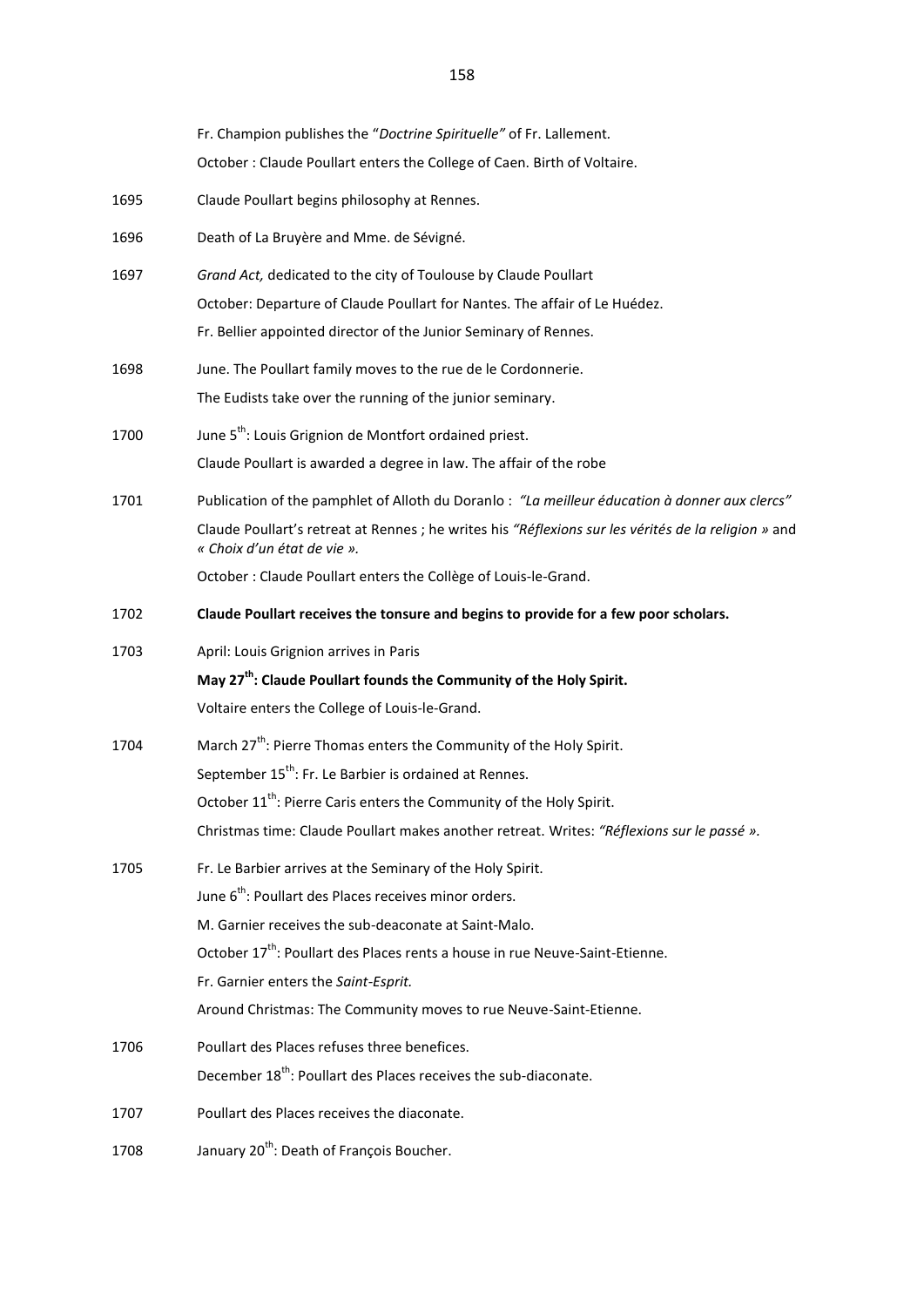|      | December 17 <sup>th</sup> : Claude Poullart des Places ordained priest.                                                        |
|------|--------------------------------------------------------------------------------------------------------------------------------|
| 1708 | July 28 <sup>th</sup> : Theses of René Le Sauvage and Michel Granger.                                                          |
|      | September 22 <sup>nd</sup> : Louis Bouïc ordained deacon at Saint-Méen.                                                        |
| 1709 | January 14 <sup>th</sup> -24 <sup>th</sup> : Extreme cold hits Paris.                                                          |
|      | February 4 <sup>th</sup> : extreme cold returns.                                                                               |
|      | February 8 <sup>th</sup> : Fr. Le Barbier appointed rector of Bain.                                                            |
|      | April: Opening of the seminary of Saint-Denis.                                                                                 |
|      | October 1 <sup>st</sup> : The Seminary of the Holy Spirit moves to rue Neuve-Sainte-Geneviève.                                 |
|      | October 2 <sup>nd</sup> : Death of Poullart des Places. His successor is Fr. Garnier.                                          |
| 1710 | March: Death of Fr. Garnier. Fr. Bouïc elected to succeed him.                                                                 |
| 1712 | Death of François-Claude, the Father of Claude Poullart des Places.                                                            |
| 1713 | Louis Grignion de Montfort comes to Paris and makes an alliance with the Seminary of the<br>Holy Spirit.                       |
| 1716 | April 28 <sup>th</sup> : Death of Grignion de Montfort.                                                                        |
| 1720 | August 28 <sup>th</sup> : Death of Jeanne Le Meneust, mother of Claude.                                                        |
| 1731 | June 4 <sup>th</sup> : The Spiritans buy a house in rue des Postes.                                                            |
| 1732 | A Spiritan, Fr. Frison de la Mothe, enters the Missions-Etrangères and is sent to Canada.                                      |
| 1733 | Guillaume Rivoal enters the Missions-Etrangères and is sent to the Far East.                                                   |
| 1751 | Death of Pierre Thomas.                                                                                                        |
| 1757 | June 21 <sup>st</sup> : Death of Fr. Pierre Caris.                                                                             |
| 1763 | Death of Fr. Bouïc, Succeeded by Fr. François Becquet.                                                                         |
| 1765 | The Congregation of the Holy Spirit is put in charge of the Prefecture Apostolic of Saint-<br>Pierre et Miquelon.              |
| 1775 | The Congregation is made responsible for Guiana in South America.                                                              |
| 1778 | Fr. Dominique Déglicourt, of the Congregation of the Holy Spirit, is appointed "Prefect<br>Apostolic of the Coasts of Africa". |
| 1788 | October 22 <sup>nd</sup> : Death of Fr. Becquet. Fr. Jean-Marie Duflos succeeds him.                                           |
| 1792 | April 28: The French government suppresses all religious congregations.                                                        |
| 1802 | April 12 <sup>th</sup> : the Birth of 'Jacob' Libermann                                                                        |
| 1805 | February 28 <sup>th</sup> : Death of Fr. Duflos.                                                                               |
|      | March 23 <sup>rd</sup> : Napoleon re-establishes the Congregation of the Holy Spirit.                                          |
|      | Fr. Jacques Bertout takes over the leadership of the Congregation from Fr. Duflos.                                             |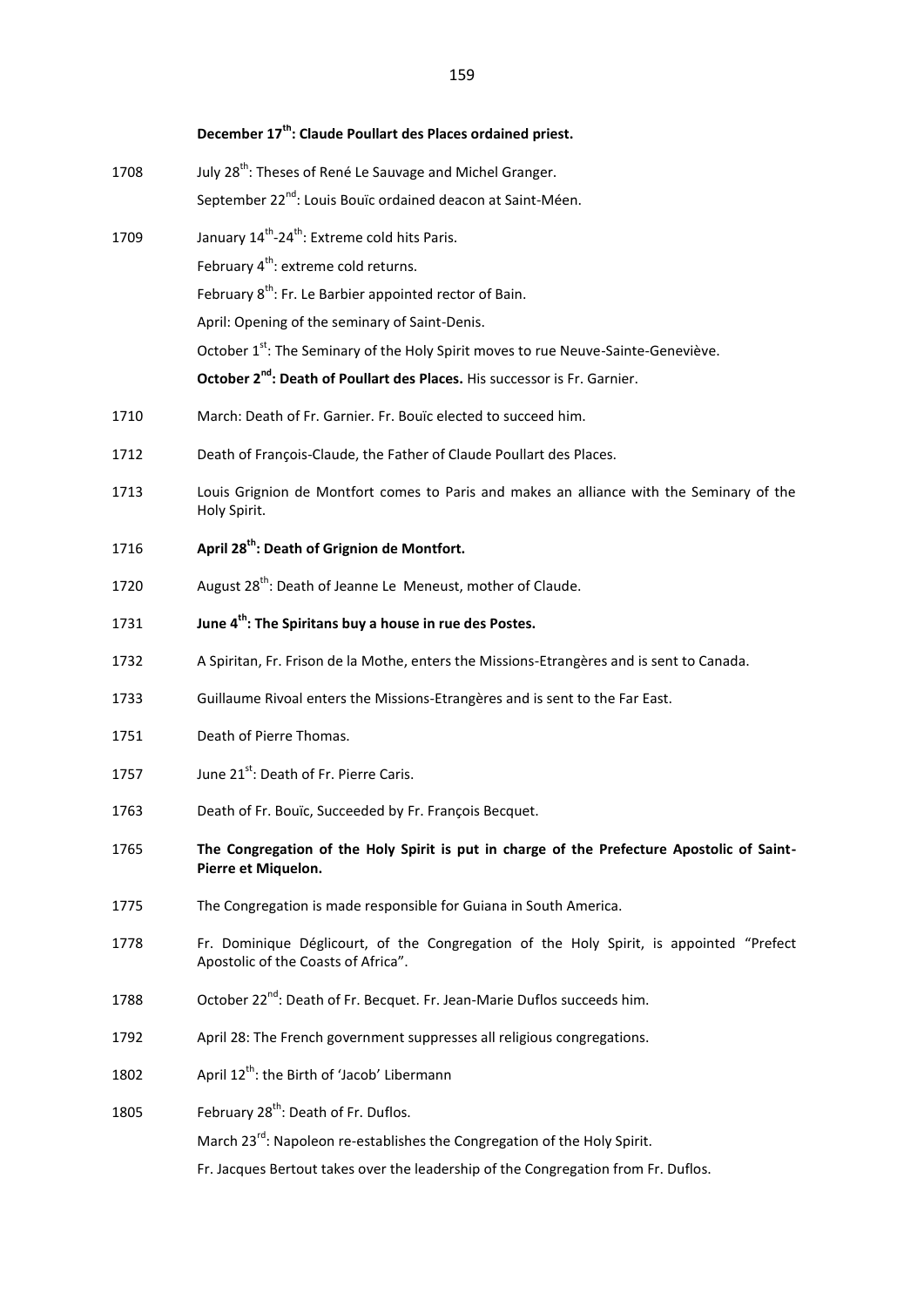1809 Napoleon suppresses the Congregation of the Holy Spirit.

- 1815 March: King Louis XVIII re-establishes the Congregation of the Holy Spirit
- 1824 February 7<sup>th</sup>: The *Rules* are approved by the Propaganda.
- 1826 December 24<sup>th</sup>: Baptism of François-Marie-Paul Libermann.
- 1832 December  $10^{th}$ : Death of Fr. Bertout. Succeeded by Fr. Amable Fourdinier.
- 1841 September 18<sup>th</sup>: François Libermann ordained priest. He founds the Society of the Holy Heart of Mary.
- 1845 January 5<sup>th</sup>: Death of Fr. Fourdinier. Fr. Nicolas Warnet succeeds him until the election of Fr. Alexandre Le Guay on April 28<sup>th</sup>.
- 1848 February  $29^{th}$ : Fr. Le Guay resigns.

March 2<sup>nd</sup>: Fr. Alexandre Monnet is elected the 10<sup>th</sup> Superior General.

June  $11<sup>th</sup>$  (Pentecost): The principle is adopted for a union between the Society of the Holy Spirit and that of the Holy Heart of Mary. A decision was taken by the Propaganda, approved by Pope Pius IX, for *"the Union of the Society of the Missionaries of the Holy Heart of Mary with the Congregation of the Holy Spirit; the Holy Heart of Mary will cease to exist and its Associates and aspirants will be incorporated into the Congregation of the Holy Spirit".* 

November 3<sup>rd</sup>: The Propaganda gives permission to the Congregation of the Holy Spirit to add to its title, *"…the Immaculate Heart of the Blessed Virgin Mary".* 

On the same day, the Propaganda approves the election of Fr. Libermann as Superior General to replace Fr. Monnet; the latter resigned as Superior General to take up the appointment of Vicar Apostolic of Madagascar.

## 1852 **February 2nd: Death of Fr. Libermann.**

- 1855 Publication of *"La Vie du R.P. Libermann, fondateur de la Congrégation du Saint-Cœur de Marie et premier Supérieur Générale de la Congrégation du Saint Esprit et de l'Immaculé Cœur de Marie »,* by Dom Pitra.
- 1878 Publication of *«La Vie du vénérable Père Libermann, fondateur de la Société des Missionnaires du Saint-Cœur de Marie et premier Supérieur Général de la Congrégation du Saint-Esprit et du Saint-Cœur de Marie », by Fr. Delaplace, C.S.Sp.*
- 1901 February 14th ; The Council of State in France announced that *"the Association of the Holy Spirit had ceased to exist* (in 1848) *and that the Missionaries of the Holy Heart of Mary, which took up its name, is not a religious Congregation that is recognised in law"*

Mgr. Alexandre Le Roy, the 15<sup>th</sup> Superior General, presented the Council of State with a dossier proving that the Congregation of the Holy Spirit had never ceased to exist. As a result, the Council of State, in its meeting of August 1<sup>st</sup>, decreed that "*the Association of the Holy Spirit can now be considered as a Congregation that is legally authorised*".

- 1906 Publication of *"Claude-François Poullart des Places, Founder of the Seminary and the Congregation of the Holy Spirit"* by Fr. Henri Le Floch C.S.Sp.
- 1919 The General Chapter of the Congregation of the Holy Spirit came to the unanimous conclusion that :
	- *1) "The Founder of the Congregation is Claude-Francois Poullart des Places and this took place in 1703. The Venerable François-Marie-Paul Libermann is honoured by the*